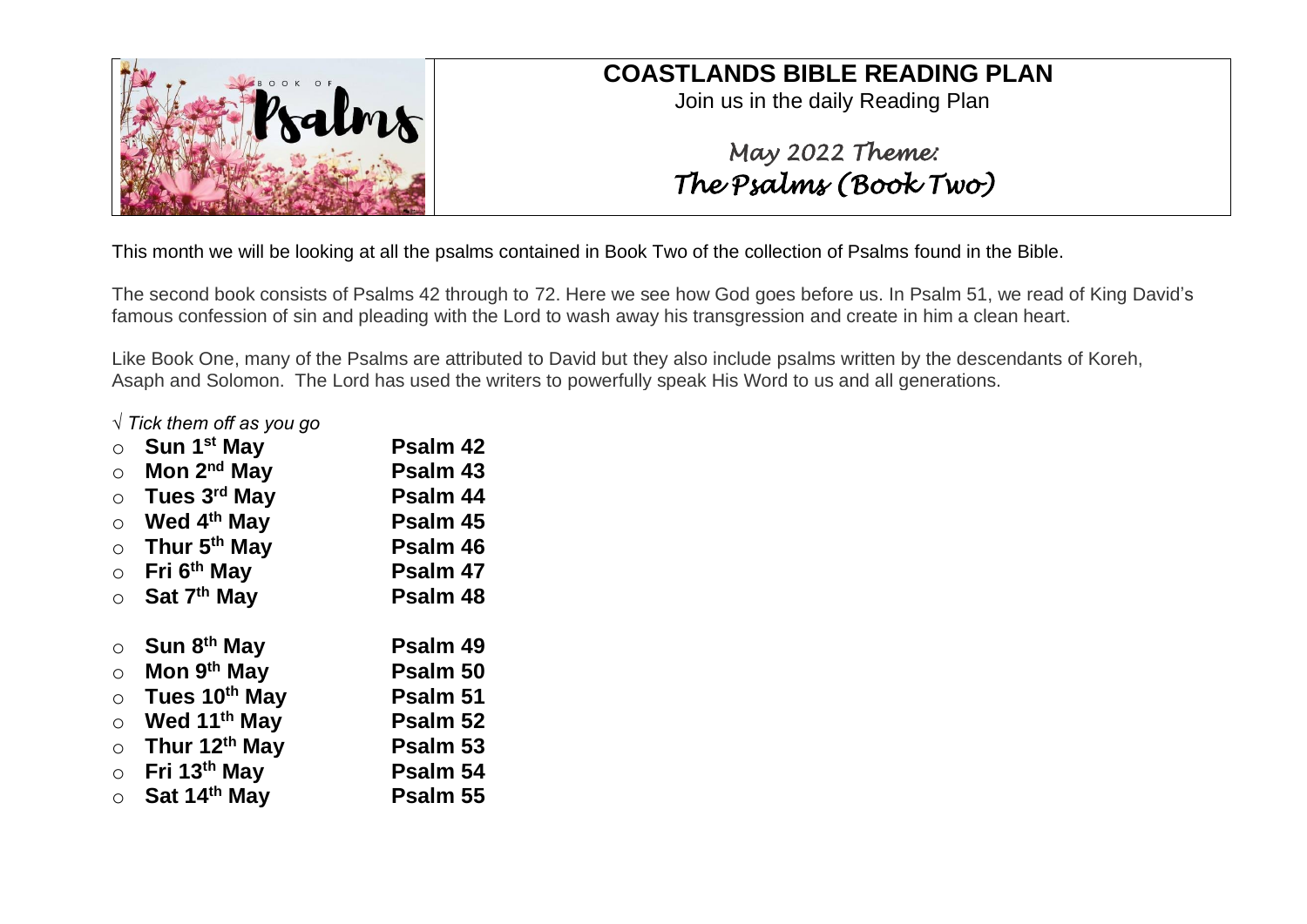

## **COASTLANDS BIBLE READING PLAN**

Join us in the daily Reading Plan

# *May 2022 Theme: The Psalms (Book Two)*

*√ Tick them off as you go*

| $\circ$    | Sun 15 <sup>th</sup> May  | Psalm 56            |
|------------|---------------------------|---------------------|
| $\circ$    | Mon 16 <sup>th</sup> May  | Psalm 57            |
| $\circ$    | Tues 17th May             | Psalm 58            |
| $\circ$    | Wed 18 <sup>th</sup> May  | Psalm 59            |
| $\circ$    | Thur 19th May             | Psalm <sub>60</sub> |
| $\circ$    | Fri 20 <sup>th</sup> May  | Psalm 61            |
| $\circ$    | Sat 21 <sup>st</sup> May  | Psalm <sub>62</sub> |
| $\circ$    | Sun 22 <sup>nd</sup> May  | Psalm 63            |
| $\bigcirc$ | Mon 23 <sup>rd</sup> May  | Psalm 64            |
| $\circ$    | Tues 24th May             | Psalm 65            |
| $\circ$    | Wed 25 <sup>th</sup> May  | Psalm 66            |
| $\circ$    | Thur 26th May             | Psalm 67            |
| $\circ$    | Fri 27 <sup>th</sup> May  | Psalm <sub>68</sub> |
| $\circ$    | Sat 28 <sup>th</sup> May  | Psalm 69            |
| $\circ$    | Sun 29th May              | Psalm 70            |
| $\bigcirc$ | Mon 30th May              | Psalm 71            |
| $\bigcirc$ | Tues 31 <sup>st</sup> May | Psalm 72            |